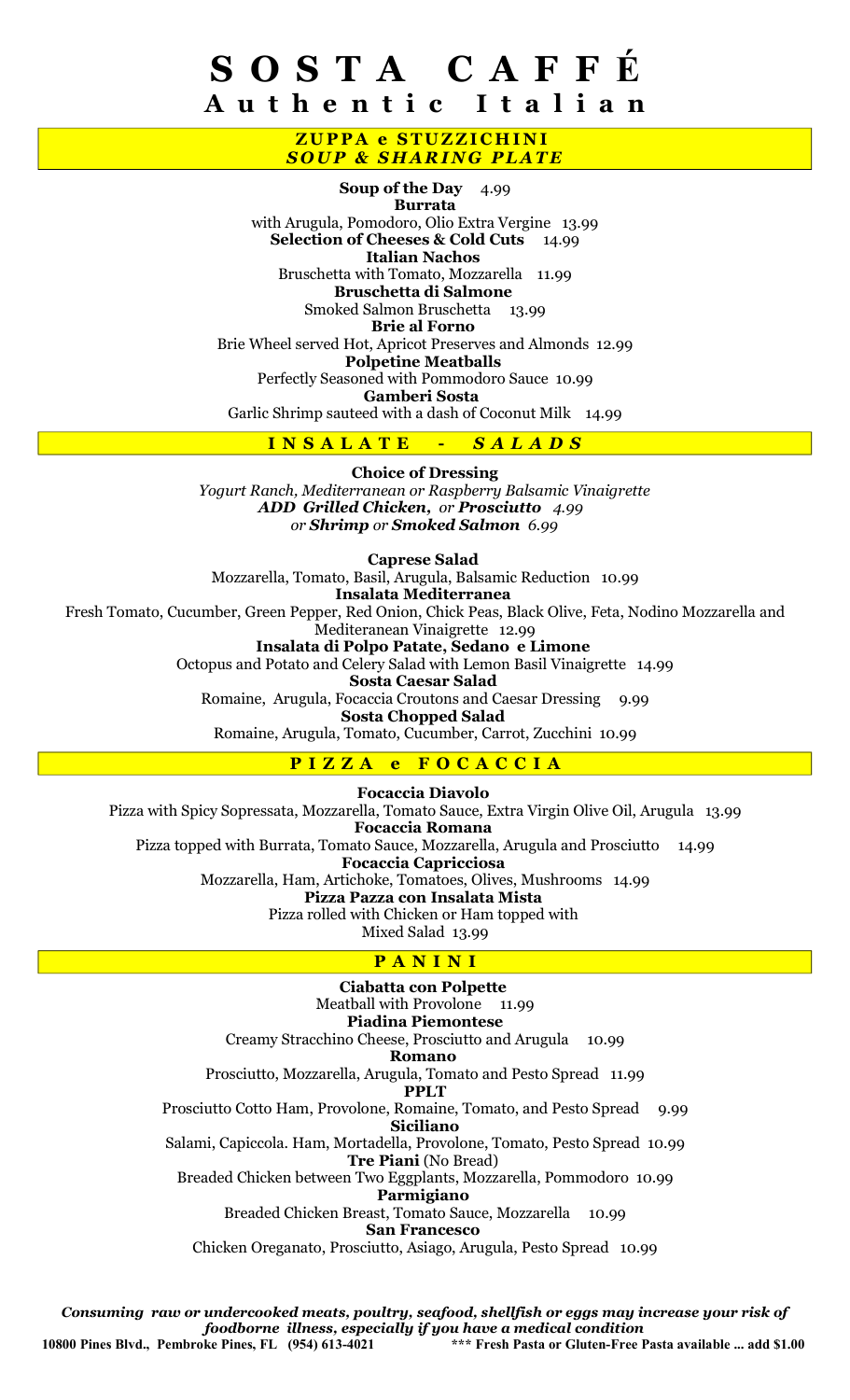## S O S T A C A F F É A u t h e n t i c I t a l i a n

### LASAGNERIA - RAVIOLERIA RISOTTO - ARROSTI

Three-Layer Lasagna Meat, Spinach and Ricotta, Parmesan 14.99 Vegetable Lasagna Spinach, Zucchini, Yellow Squash, Red Pepper Parmesan 12.99 Chicken Lasagna with Fresh Vegetable, Ricotta and Parmesan 13.99 Mushroom and Prosciutto Cotto Ham Lasagna topped with Parmesan 13.99 Polpette Di Carne con Rigatoni Bolognese Meatballs with Rigatoni, Meat Sauce, Parmesan 15.99 **Eggplant Parmigiana** topped with Parmesan 13.99 Shrimp Scampi con Linguini Extra Virgin Olive Oil, Garlic, Italian Parsley 18.99 Gamberi alla Sosta Garlic Shrimp sauteed with a dash of Coconut Milk over Fettucine 18.99 Chicken Marsala with Marsala Wine and Mushroom Sauce and Pappardelle Pasta 15.99 Fettucine al Salmone e Burrata Fettucine Pasta with Salmon, Burrata Mozzarela in Pink Sauce 18.99 Chicken Parmigiana served with Spaghetti Pomodoro Parmesan 15.99 Bucatini alla Carbonara Bucatini Pasta with Pancetta, Egg Yolk and Parmesan 14.99 Gnocchi al Pesto Gnocchi, Pesto Sauce 13.99 Gnocchi al Pomodoro Tomato Sauce, Parmesan 13.99 Gnocchi Alfredo Sauce topped with grated Parmesan 13.99 Gnocchi Aurora (Pink) Sauce 13.99 Gnocchi Alla Bolognese Meat Sauce, Parmesan 15.99 Manicotti Salsa Aurora Pink Sauce, Parmesan 13.99 Ravioli Spinaci Ricotta Spinach Ravioli with Pomodoro Sauce topped with fresh Ricotta 14.99 Ravioli Alfredo Quattro Formaggi Ravioli with Four Cheese Alfredo 14.99 Braised Beef Ravioli Bolognese Meat Sauce 15.99 Ravioli DUO Cheese Ravioli Alfredo and Braised Beef Bolognese 16.99 Fiocchi di Pera Pasta Purses filled with Pear and Ricotta served with Gorgonzola Sauce and topped with Walnuts 17.99

#### RISOTTO del GIORNO

Ask your server about today's Risotto made with Arborio Rice and Today's Freshest Ingredients 12.99 Add Chicken 4.99 or Shrimp 7.99 or Salmon 8.99

### CARNE - PESCE

Osso Buco served with Ragu and Mashed Potato 25.99 Polpettone della Mamma Maria's Mom's Italian Meatloaf served with Caprese Salad 15.99 Salmone Salsa Aurora Salmon with Pink Sauce, served with Spaghetti and Spinach 19.99 Corvina con Capperi e Limone Corvina fillet with Capers and Lemon Sauce with Sauteed Zucchini Side 18.99 Seafood Ciambotta Mixed Seafood with Fresh Tomato, White Wine, Garlic and Fresh Pappardelle Pasta 19.99 DOLCI CASERECCI - HOMEMADE DESSERT 7.99

PLEASE VISIT OUR DESSERT BAR FOR OUR DAIL SELECTION

| <b>Tiramisu</b>        |                  | <b>Amaretto Tiramisu</b>              |                                                      | Torta della Nonna |               | <b>Nutella Cheesecake</b> |  |  |  |
|------------------------|------------------|---------------------------------------|------------------------------------------------------|-------------------|---------------|---------------------------|--|--|--|
| <b>Torta del Nonno</b> |                  | Cannoli                               | Ricotta Frutti di Bosco<br><b>Ricotta Cheesecake</b> |                   |               |                           |  |  |  |
| <b>BEER - BIRRA</b>    |                  |                                       |                                                      |                   |               |                           |  |  |  |
| <b>PERONI</b>          |                  | <b>BIRRA ITALIA</b><br>$\overline{7}$ | <b>CRUS (750 ML)</b>                                 | $\overline{18}$   | <b>STELLA</b> | 7                         |  |  |  |
|                        | <b>MORETTI</b> 7 | <b>FAT TIRE</b>                       | 6                                                    | <b>BUD LIGHT</b>  | 5             |                           |  |  |  |

Consuming raw or undercooked meats, poultry, seafood, shellfish or eggs may increase your risk of foodborne illness, especially if you have a medical condition 10800 Pines Blvd., Pembroke Pines, FL (954) 613-4021 \*\*\* Fresh Pasta or Gluten-Free Pasta available ... add \$1.00